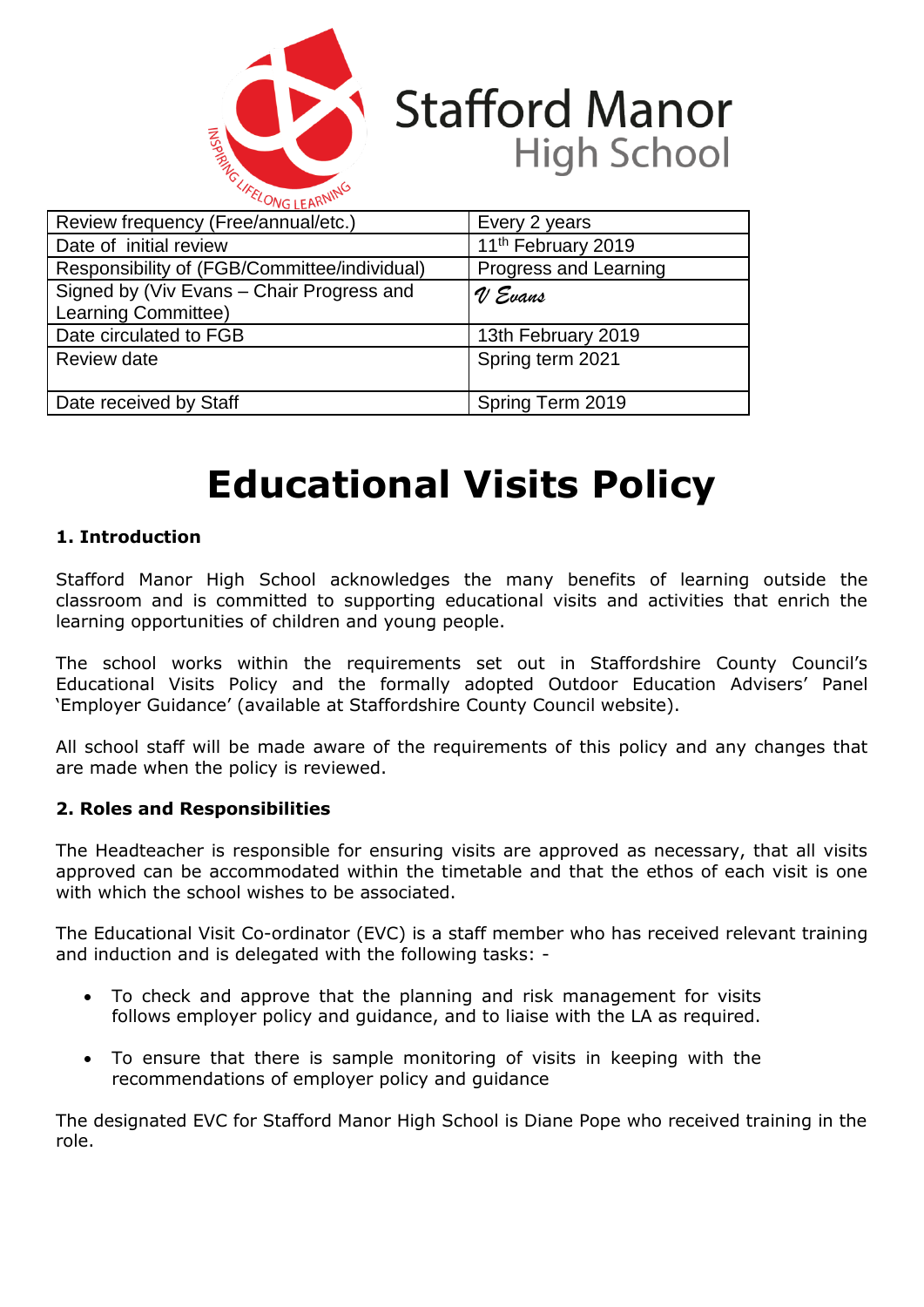The Headteacher will ensure that the EVC, Visit Leaders, assisting staff and voluntary helpers are appropriately trained as required and specifically competent to carry out the responsibilities allocated to them for all visits.

Visit Leaders will have over-all charge of the visits they lead, which will be effectively supervised with an appropriate level of staffing. Relevant visit information is shared with parents and consent is sought where necessary.

Details related to a visit and its participants (including staff) will be accessible to a designated 24/7 emergency contact in case of emergencies.

# **3. Procedures**

Staff wishing to plan and undertake a visit (prospective Visit Leaders) should first seek permission from the Headteacher or EVC to plan a visit (Form 1). Once granted they should then add the visit details through the EVOLVE system which will then be automatically passed to the EVC for checking and approval that the planning and risk management for the visit follows employer policy and guidance. The Headteacher will further be asked to declare that the Visit Leader and staff are competent to supervise the visit.

Approval from the Local Authority (LA) will be required for all overseas visits, residential visits and those which include adventurous activities, be it provider or establishment lead. The EVOLVE system will automatically pass such identified visits to the LA for approval.

Visits requiring LA approval should be submitted six working weeks before a visit is set to take place, and before anyone is financially committed. Approval notification will be sent out as soon as possible up to two working weeks after receipt of the visit form.

When providers are used it is a requirement for them to hold Public Liability insurance cover with a minimum limit of indemnity of £5M.

Regularly repeated visits may receive block annual approval subject to parents being made aware of every visit, especially any involving a return time outside the normal school day.

The Headteacher, EVC and Visit Leaders should take account of the legal framework relating to charging, voluntary contributions and remissions as set out in sections 449-462 of the Education Act 1996 and detailed in the Charges for Off-Site Activity guidance document.

## **4. Risk Management**

The risk management of an activity should be informed by the benefits to be gained from participating. Stafford Manor High School recommends a 'risk-benefit assessment' approach, whereby the starting point for any risk assessment should be a consideration of the targeted benefits and learning outcomes.

This appreciation of the benefits to be gained through participating provides objectivity to a decision that any residual risk (i.e. the risk remaining after control measures have been put in place) is 'acceptable'. HSE endorse this approach through their 'Principles of Sensible Risk Management' and advocate that it is important that young people are exposed to wellmanaged risks so that they learn how to manage risk for themselves.

There is no legal requirement to produce a risk assessment in a particular format; but there is a legal requirement for the process to be recorded and for suitable and sufficient control measures to be identified for any significant risks i.e. those that may cause serious harm to an individual or harm several people.